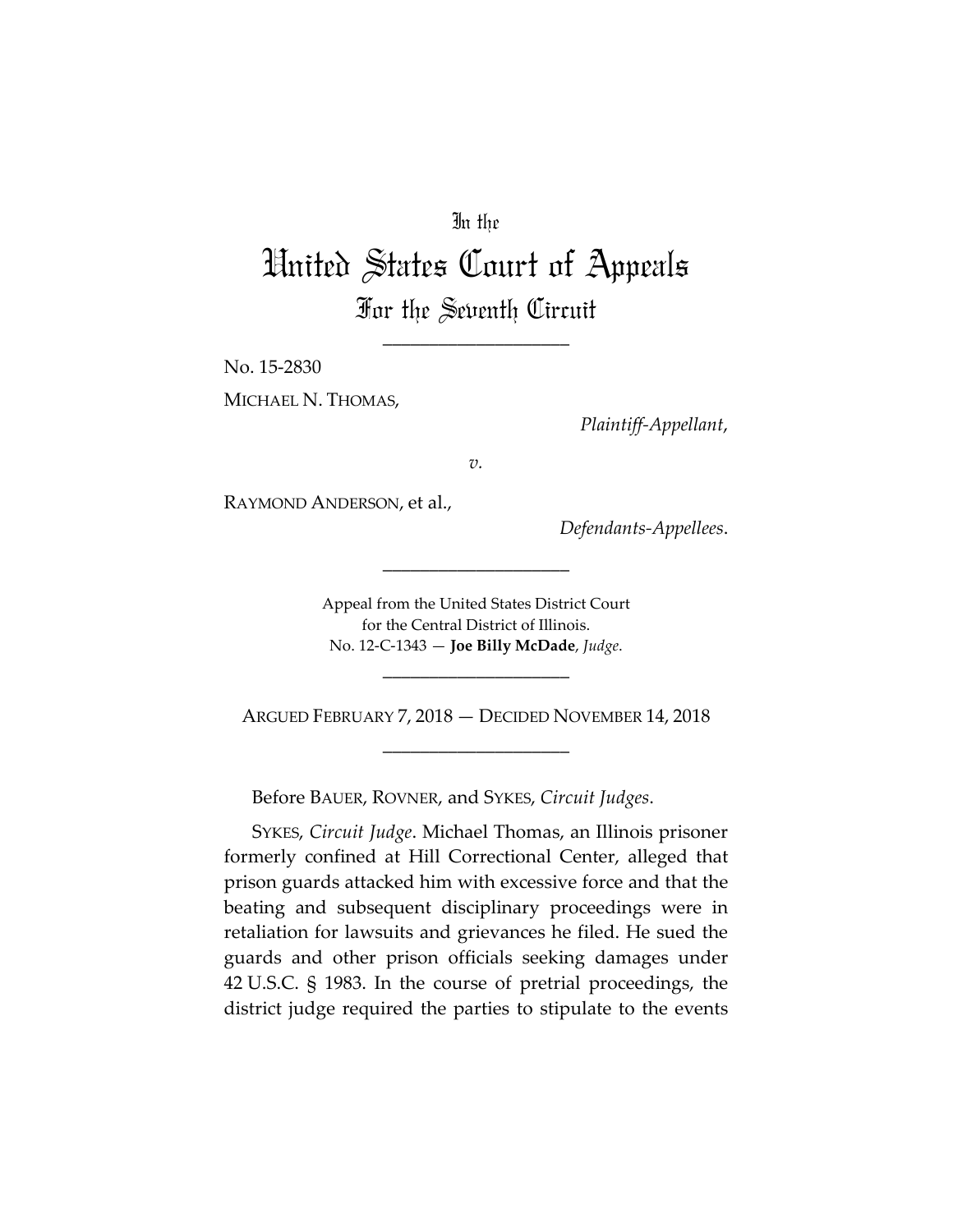preceding the attack and ruled that certain inmate witnesses must appear, if at all, by video conference. The judge also declined Thomas's request for recruited counsel, determining that he was competent to litigate the suit pro se. At trial the judge entered judgment as a matter of law for the defendants on all claims except those asserting excessive force by two officers. The jury decided those claims against Thomas.

On appeal Thomas contests the judge's evidentiary rulings, the decision not to recruit counsel, and the partial judgment for the defendants as a matter of law. Because Thomas's trial testimony allowed for a permissible inference of retaliation, the judge should not have taken the retaliation claims from the jury. We reverse the judgment on those claims. In all other respects, we affirm.

#### **I. Background**

Thomas's lawsuit centers on an altercation that occurred on March 24, 2011, at Hill Correctional. Thomas alleged that two prison guards, Raymond Anderson and Richard Cochran, attacked him and that a third guard, Roger Fitchpatrick, failed to intervene to stop the attack, all in violation of his rights under the Eighth Amendment. He also claimed that the officers violated the First Amendment by retaliating against him for his past grievances and lawsuits: Anderson, Cochran, and Fitchpatrick by assaulting him (or failing to intervene); Anderson and Cochran by issuing phony disciplinary charges after the attack; and two hearing officers, Cornealious Sanders and Scott Bailey, by finding him guilty of the charges knowing that they were baseless.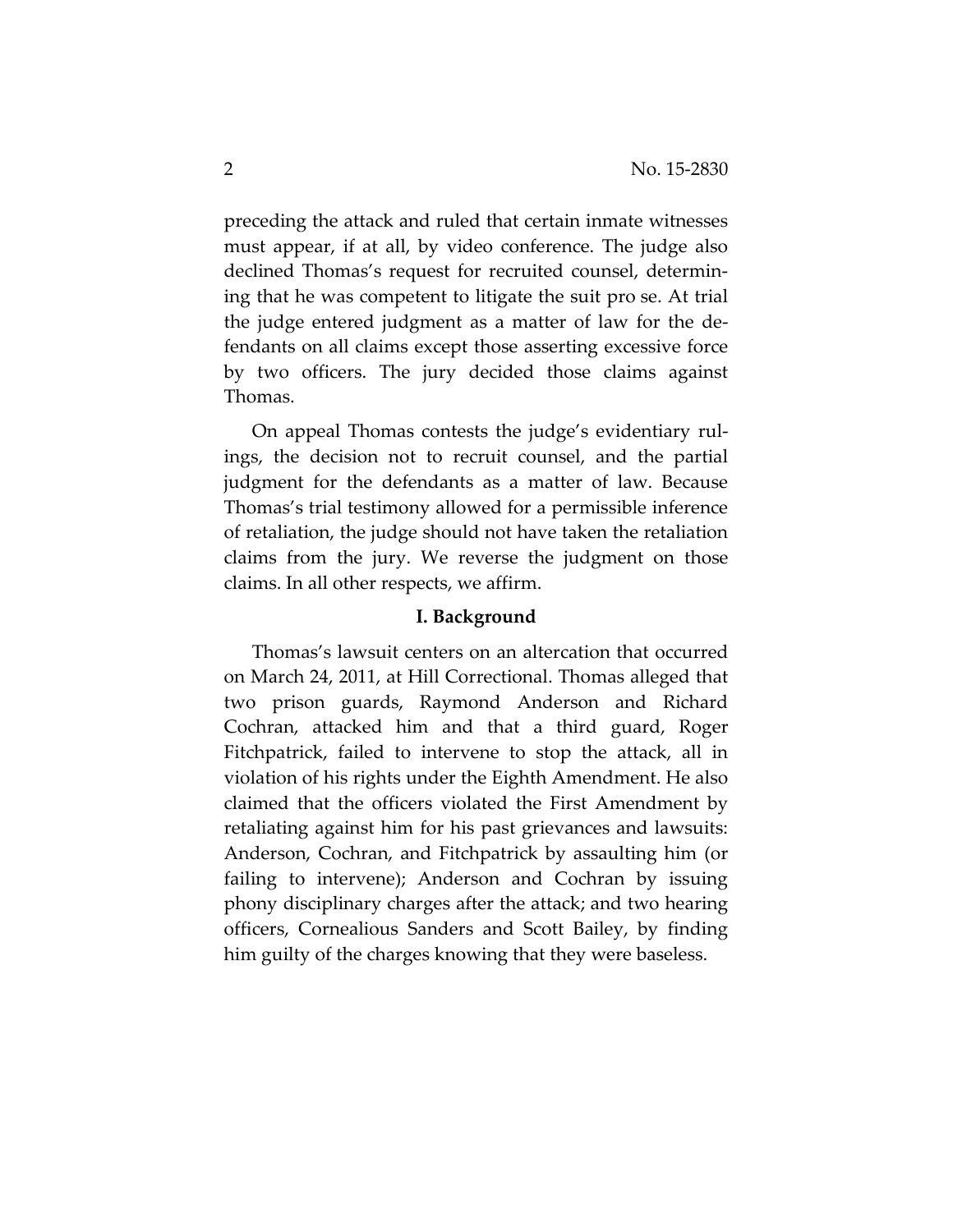At trial Thomas testified to his version of the events on March 24 and the disciplinary proceeding that followed. He testified that on the morning of March 24, he was showering before the morning lockup when Officers Anderson, Cochran, and Fitchpatrick saw him and signaled—seven or eight minutes early—that all inmates must immediately return to their cells. Thomas hurried, still soapy and partially undressed, to return to his cell. Cochran slammed the cell door shut before Thomas could enter, but the door bounced open and he managed to slip inside. Anderson, Cochran, and Fitchpatrick followed, and Anderson told Cochran to "write that MF'er a ticket" for refusing to enter his cell after the lockup signal. When Thomas protested, Cochran cornered him, cursing and screaming. Anderson then rebuked Thomas, saying, "You should have thought about that before you made all of [your] complaints about me and filing grievances about me in the prison." Thomas had previously filed grievances complaining that Anderson had (among other things) threatened to retaliate against him for notifying prison administrators, legislators, and government officials of problems at Hill, including safety and sanitation. Cochran told him that he "didn't like inmates who tried to get staff in trouble."

Thomas testified that after the officers entered his cell, Cochran handcuffed him and Fitchpatrick ordered his cellmate to leave. Anderson then directed Cochran to teach Thomas how to keep his "mouth closed and to not make the staff upset." Cochran pushed Thomas to the ground and punched him while a second guard "yanked" him. Thomas told the jury that this second guard must have been Anderson because he could see Fitchpatrick standing back "egging them on." The three guards then pulled Thomas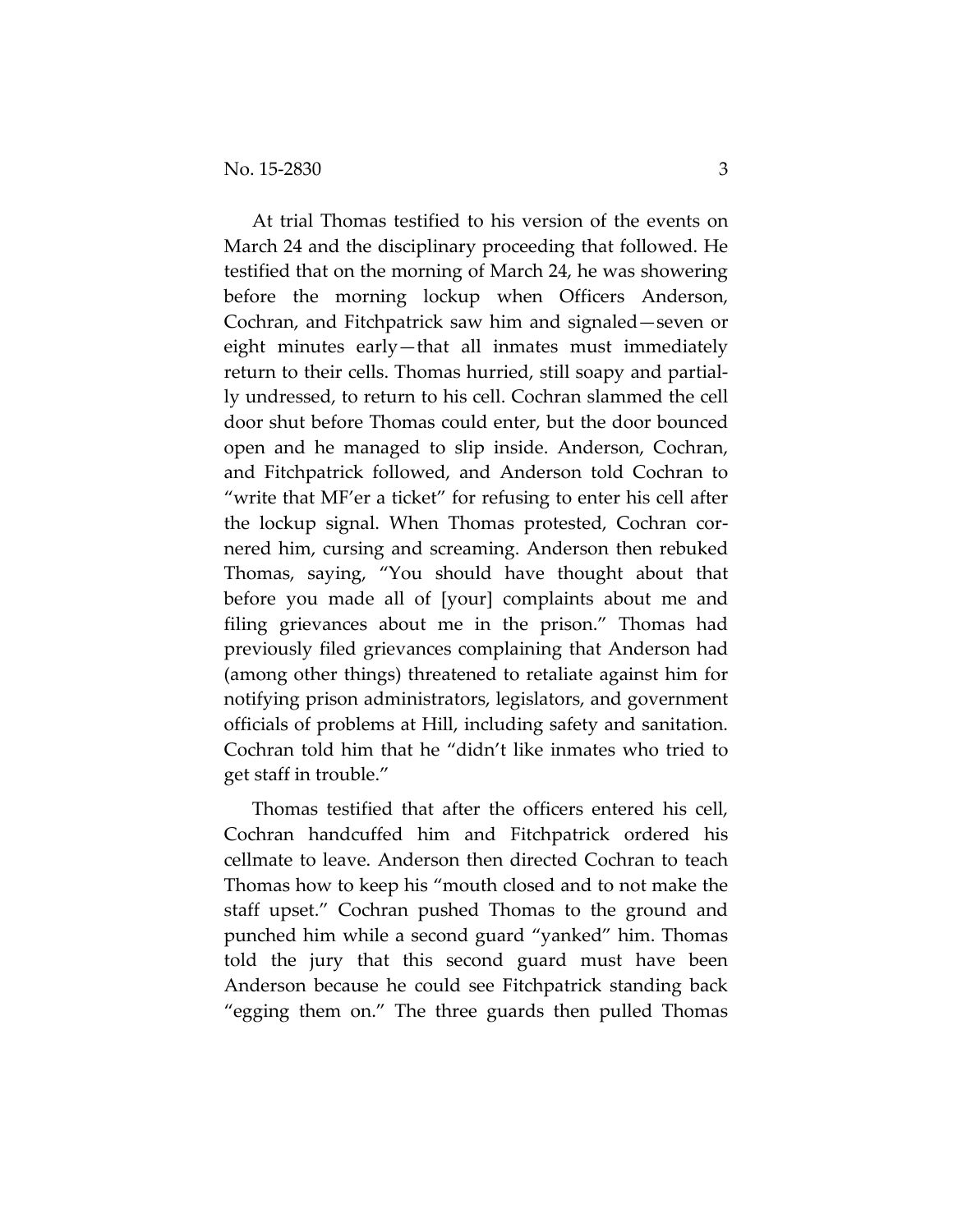from his cell and threw him against the corridor walls before sending him to the segregation unit.

The defendants disputed Thomas's version of events, denying that they used excessive force against him. Anderson and Cochran testified that Thomas resisted the lockup and shouted racial epithets. Cochran acknowledged that he handcuffed Thomas but denied using excessive force in doing so. Fitchpatrick echoed that Thomas had been shouting and swearing, and he too denied that Cochran used undue force. Anderson testified that he told Fitchpatrick that he did not want anything to do with Thomas because of his previous grievances against him. Fitchpatrick admitted knowing that Thomas had filed grievances against Anderson; Cochran testified that he did not know about the grievances.

Disciplinary proceedings against Thomas followed this incident. Cochran wrote Thomas up for resisting the lockup, making threats, being insolent, and disobeying a direct order. Officers Bailey and Sanders conducted the disciplinary hearing on these charges; the parties disagree about what happened. According to Thomas, Bailey and Sanders told him that "their hands were tied" and they "couldn't" exonerate him. He testified that Sanders mentioned that he was about to retire and did not want trouble, and Bailey said that Thomas "shouldn't have been making complaints about the prison" if he did not want "to be in a situation like" this one. Sanders denied saying that he found Thomas guilty because his "hands were tied" or that Thomas should not file grievances. Likewise, Bailey denied warning Thomas against complaining about prison employees. Thomas was found guilty of the rules violations and received a month in segre-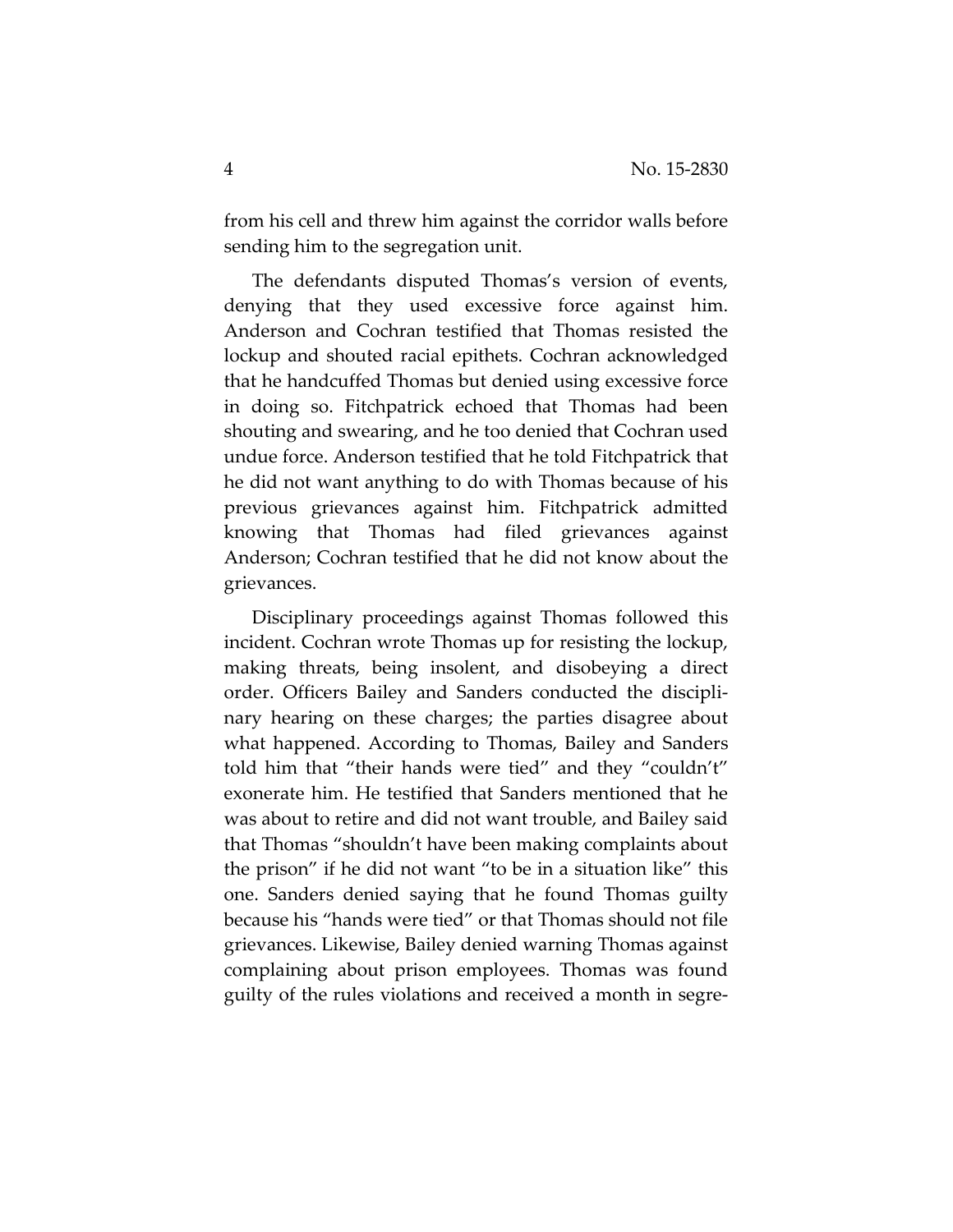gation and then spent three months assigned to C grade, a more restrictive confinement.

The judge restricted the scope of the trial in several ways that are relevant to this appeal. In lieu of admitting voluminous evidence of Thomas's prior grievances, the judge required the parties to stipulate that Thomas had filed numerous grievances against Anderson and others, and that he also had sued Anderson. Over Thomas's objection, the judge also refused to permit testimony about events before March 24. The judge barred the testimony of two of Thomas's proffered inmate witnesses, Kiante Simmons and Xavier Landers, who were no longer in state prison. Thomas thought that they might be incarcerated elsewhere—perhaps the Cook County Jail and an unnamed federal facility, respectively—but this supposition was just speculation. In any event, even assuming that they *were* in custody somewhere else, the judge was only willing to permit them to testify via video conference; he would not order them produced for in-person testimony.

Early on in the case, the judge had denied Thomas's several requests for recruited pro bono counsel. Closer to trial, the judge did not rule on Thomas's requests to reconsider those earlier decisions. Finally, at the close of the evidence, the judge took several claims from the jury, granting the defendants' motion for judgment as a matter of law under Rule 50 of the Federal Rules of Civil Procedure. In the end the jury was asked to decide only if Anderson and Cochran had used excessive force and, if so, whether Anderson had been motivated to do so by a desire to retaliate for Thomas's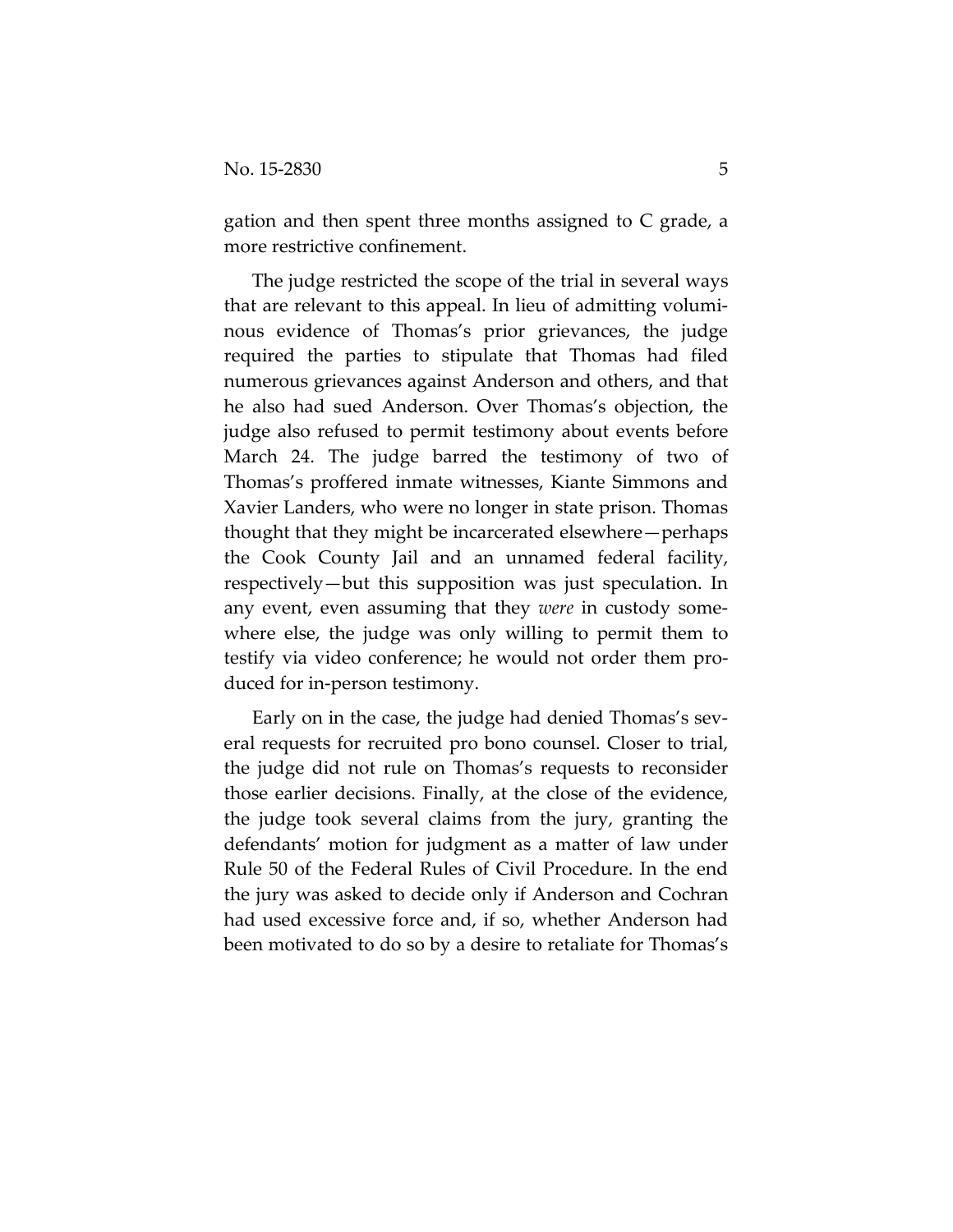lawsuits and grievances. On these claims the jury returned a verdict for Anderson and Cochran. This appeal followed.[1](#page-5-0)

#### **II. Analysis**

We begin with Thomas's argument that the judge was wrong to grant the defendants' Rule 50 motion on two claims: that Anderson and Cochran retaliated against him by issuing a phony disciplinary report and that Sanders and Bailey retaliated against him by conducting a sham disciplinary hearing. Judgment as a matter of law is justified only if after a full hearing there is no "legally sufficient evidentiary basis to find for the party on that issue." FED. R. CIV. P. 50(a)(1); *Lopez v. City of Chicago*, 464 F.3d 711, 718 (7th Cir. 2006). Because the judge overlooked testimony supporting Thomas's position and failed to view evidence in the light most favorable to him, we reverse the judgment on these claims.

As to Anderson, the judge explained that "the only evidence relating to any retaliation" was Anderson telling Fitchpatrick that he did not want anything to do with Thomas because of his previous grievances. But Thomas's account of the encounter provided an evidentiary basis from which a reasonable jury could infer retaliatory motive. Thomas testified that (1) Anderson called for an early lockup after seeing him in the shower; (2) Anderson told Cochran to write Thomas a ticket for refusing to lock up, even though Thomas did not refuse; and (3) when Thomas protested that

<span id="page-5-0"></span><sup>&</sup>lt;sup>1</sup> We sua sponte recruited pro bono counsel for Thomas on appeal. Barry Levenstam, Remi J.D. Jaffre, and Jenner & Block LLP, accepted the appointment. They have ably discharged their duties. We thank them for their service to their client and the court.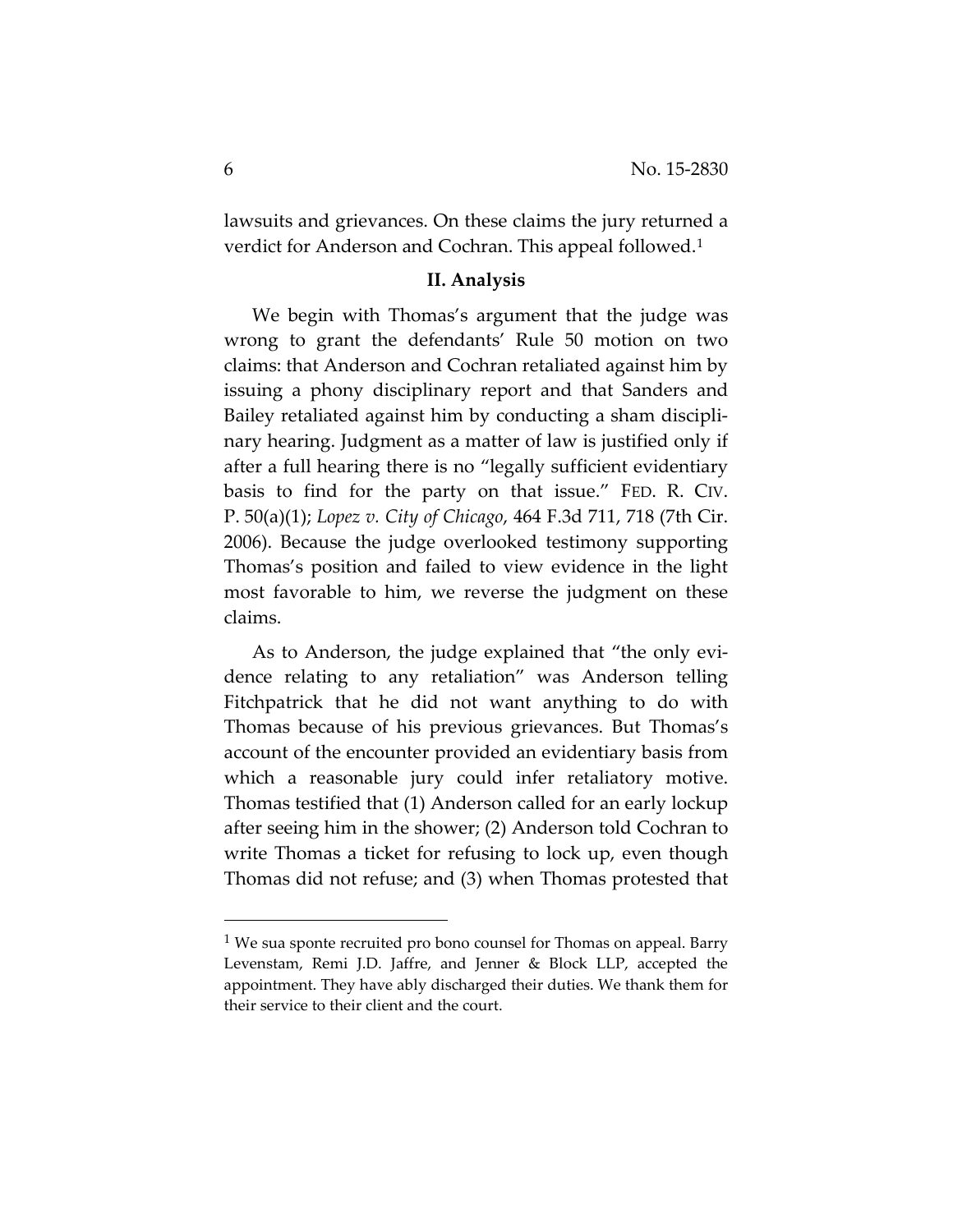the ticket was baseless, Anderson scoffed: "You should have thought about that before you made all of [your] complaints about me and filing grievances about me in the prison." It was for the jury to decide which account to believe. *Passananti v. Cook County*, 689 F.3d 655, 659 (7th Cir. 2012) (noting that in assessing a Rule 50 motion, "[t]he court does not make credibility determinations or weigh the evidence"); *Lopez*, 464 F.3d at 720 (same). A jury could reasonably conclude from Thomas's version that Anderson orchestrated Thomas's "late" return to his cell to trump up a false disciplinary charge in retaliation for Thomas's past complaints.

We reach a similar conclusion about Cochran. The judge granted the Rule 50 motion on the retaliation claim against him because he thought that there was no evidence that Cochran knew of Thomas's litigation. But Thomas testified that Cochran was in the cell when Anderson told Thomas that he should not have filed grievances and that Cochran himself said that he "didn't like inmates who tried to get staff in trouble." A jury could reasonably infer based on these statements that Cochran helped call for an early lockup before Thomas finished showering as revenge for Thomas's grievances and lawsuits. *See Gevas v. McLaughlin*, 798 F.3d 475, 477 (7th Cir. 2015) (assessing a Rule 50 motion requires the court "to assume the truth of" the testimony of the nonmoving party).

Finally, the jury should have been permitted to decide whether Bailey and Sanders held a hearing that they knew was a sham for the purpose of retaliating against Thomas. The judge entered judgment in their favor on this claim because again he thought no evidence showed that these defendants knew of Thomas's past grievances. But retaliato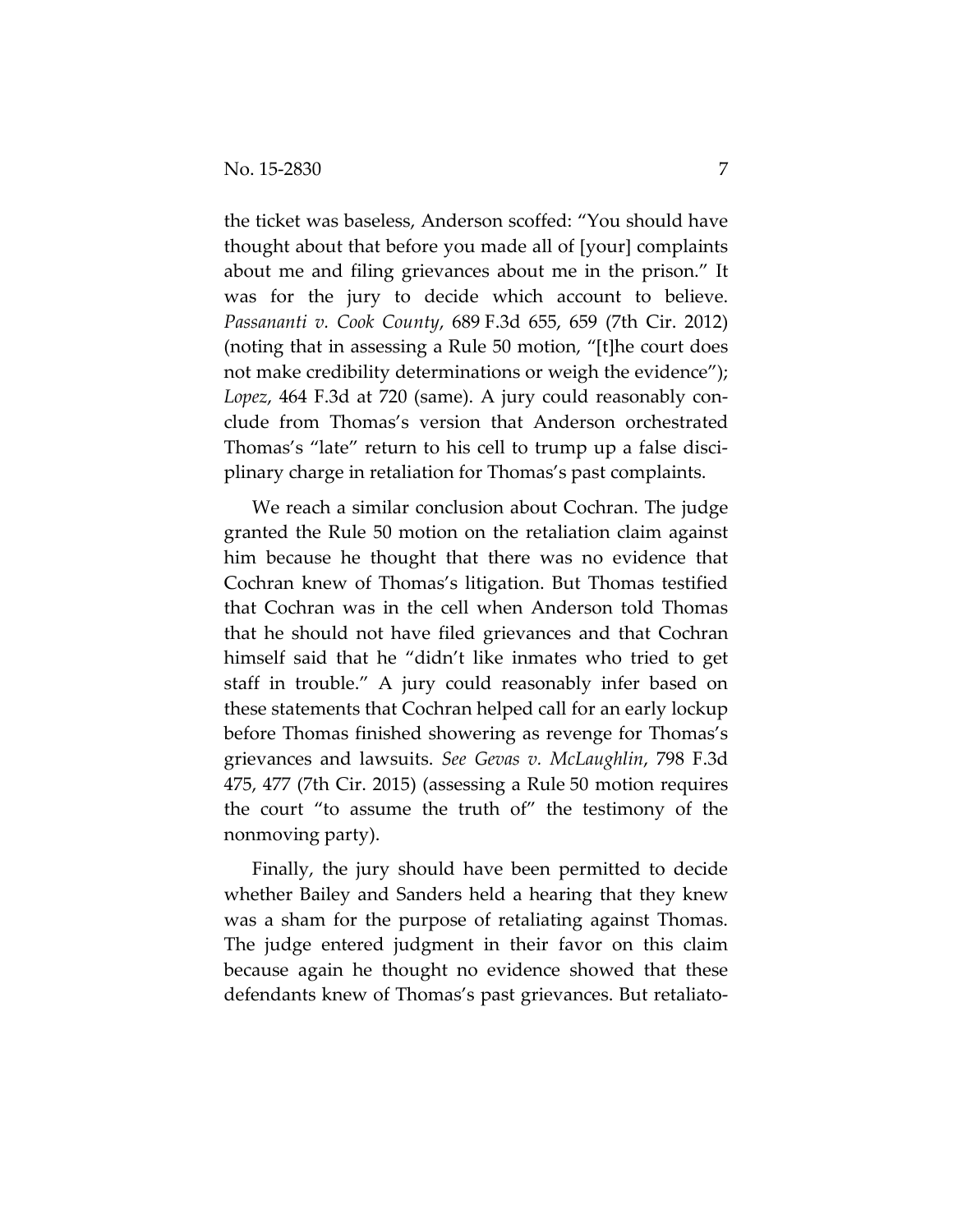ry motive can be inferred from Thomas's account of the hearing. *See id.* at 477, 481–82. Thomas testified that Bailey told him that he "shouldn't have been making complaints about the prison" if he didn't "want to be in [this] situation" and that his "hands were tied." And he testified further that Sanders agreed that his "hands were tied" and expressed concern that conducting a fair hearing could interfere with his retirement.

Bailey and Sanders respond that Thomas's testimony suggests only that they were motivated by personal concerns, not by Thomas's First Amendment activity. But a retaliation claim only requires evidence that the plaintiff's protected activity was "at least *a* motivating factor" for the retaliatory action. *Perez v. Fenoglio*, 792 F.3d 768, 783 (7th Cir. 2015) (emphasis added) (quoting *Bridges v. Gilbert*, 557 F.3d 541, 546 (7th Cir. 2009)). Thomas's testimony, if a jury finds it credible, could support an inference that retaliation for his past grievances was a motivating factor in their decision. Viewed as a whole, there was sufficient evidence to present this claim to the jury.

#### **A. Events Before March 24, 2011**

Thomas also contests the judge's decision to bar testimony about events before March 24, 2011, and instead require the parties to stipulate that Thomas had filed grievances against Anderson and other prison officials. Thomas proposed to introduce at trial more than 150 complaints and grievances he had filed. The judge ruled that admitting that number of grievances could confuse the issues, prolong the trial, and possibly prejudice the jurors. And apart from concerns about the quantity, the judge worried that jurors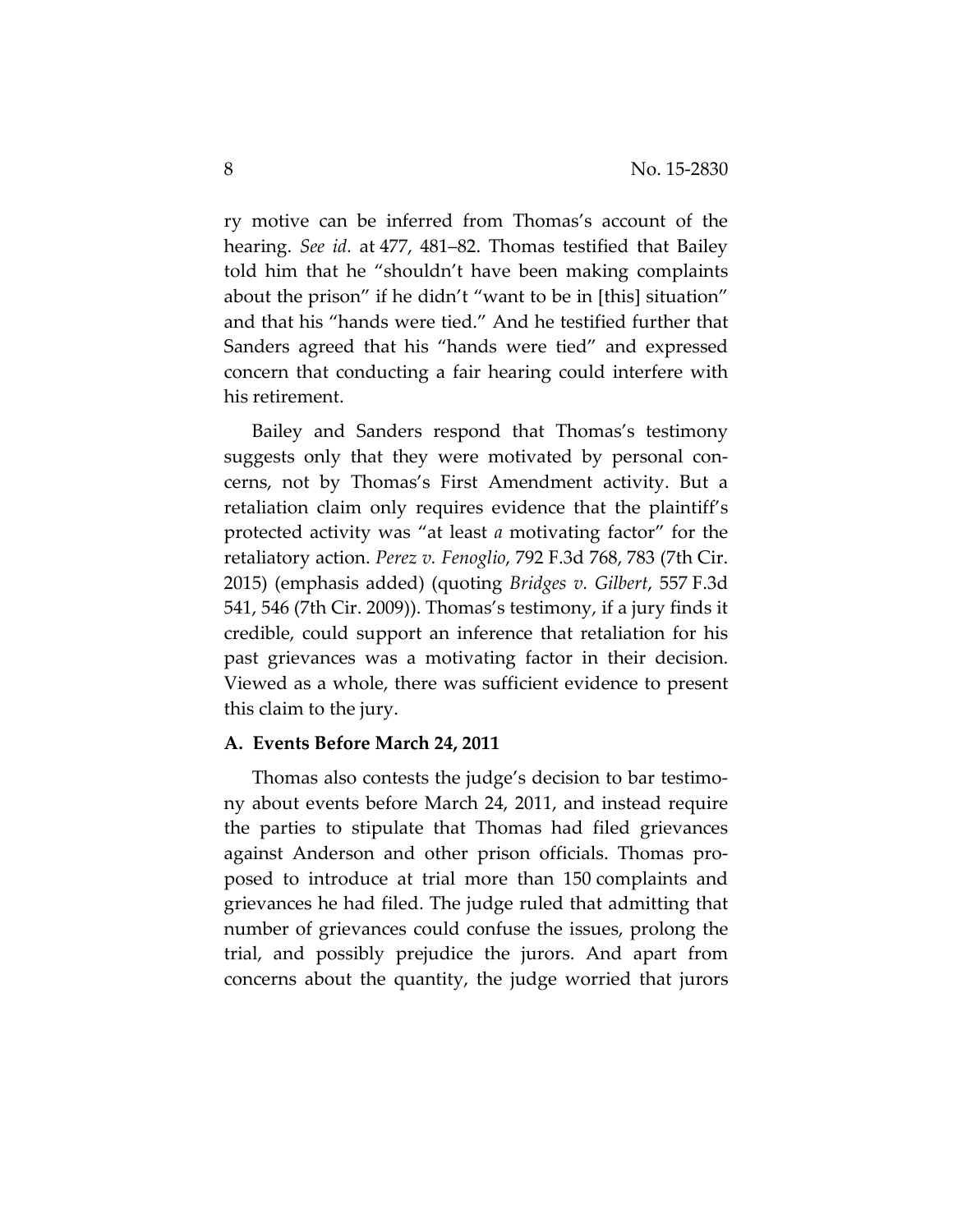would be tempted to assess whether the grievances were true.

Thomas contends that this restriction disabled him from showing that his grievances actually motivated Anderson to retaliate against him. He argues that he could have used evidence from before March 24 to show that Anderson had threatened to issue "bogus disciplinary reports" and physically harm him if he did not stop filing grievances. In place of this evidence, Thomas says, the stipulation informed the jury only that he had engaged in constitutionally protected activity.

That is not an accurate characterization of the stipulation. The stipulation informed the jury in general terms of Thomas's grievance and complaints about prison conditions. It also explained that Thomas had accused Anderson of "locking prisoners up in their cells earlier than the allowable time, making racial comments to inmates and threatening inmates, including plaintiff, with punishment for making complaints about [Anderson]." That was enough to convey to the jury the basic background facts pertaining to the alleged retaliatory motive.

Moreover, the judge was understandably concerned that permitting Thomas to introduce the entire record of his prior grievances would bog down the proceedings and distract and potentially confuse the jurors. To avoid those risks, the judge reasonably concluded that the stipulation was an appropriate substitute for this evidence. *See Marcus & Millichap Inv. Servs. of Chi., Inc. v. Sekulovski*, 639 F.3d 301, 307 (7th Cir. 2011). That ruling was well within the judge's authority to manage the efficiency of the trial by streamlining Thomas's voluminous proposed evidence. *See Whitfield*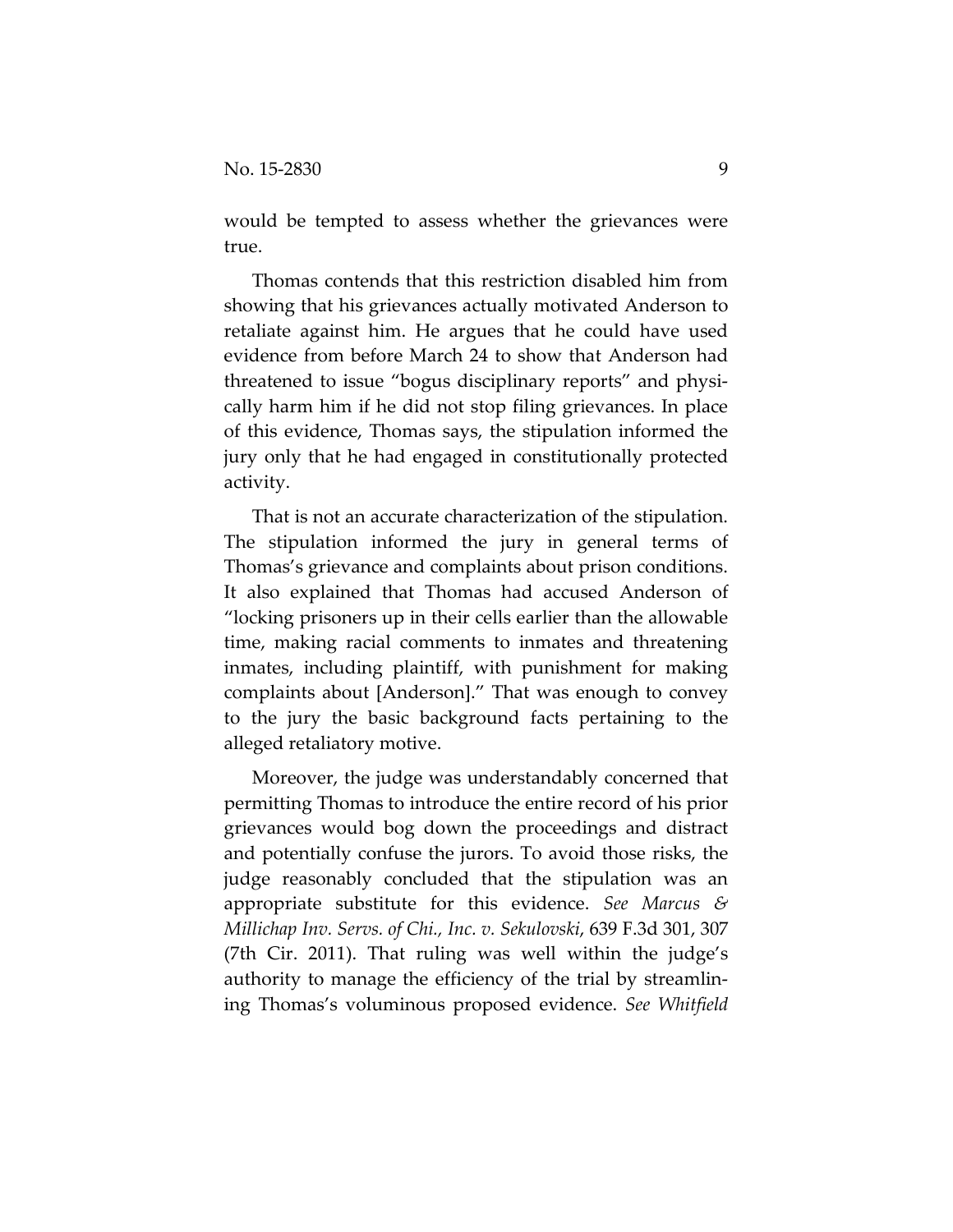*v. Int'l Truck & Engine Corp.*, 755 F.3d 438, 447 (7th Cir. 2014). We see no abuse of discretion.

## **B.****Exclusion of Kiante Simmons and Xavier Landers**

Thomas also challenges the judge's decision to exclude the testimony of two inmate witnesses, Kiante Simmons and Xavier Landers. In both instances the judge stated that the witnesses must testify, if at all, using video-conferencing technology. Because Thomas did not produce videoconference addresses for Simmons and Landers, they did not testify.

First, to the extent that either witness would have testified about events before March 24, 2011, their exclusion was harmless because the judge's earlier ruling foreclosed that evidence. And contrary to Thomas's argument on appeal, the judge was not required to apply the balancing test outlined in *Stone v. Morris*, 546 F.2d 730 (7th Cir. 1976). *Stone* applies when a district judge must decide whether a "plaintiff-prisoner in a civil rights suit" should be brought to court for trial. We explained that the judge should weigh the logistical difficulties of transporting the plaintiff-prisoner against the prisoner's interest in testifying in person and examining the witnesses face-to-face. *Id.* at 735–36.

*Stone* has not been extended to nonplaintiff inmate witnesses, and we decline to do so now. As we've explained more recently, forcing a prisoner-plaintiff to try his case remotely by video conferencing raises special challenges e.g., the inability of the prisoner-plaintiff to see jurors' faces, the difficulty in examining and evaluating witnesses, and the complications associated with communicating with the court and opposing counsel. *See Perotti v. Quinones*, 790 F.3d 712,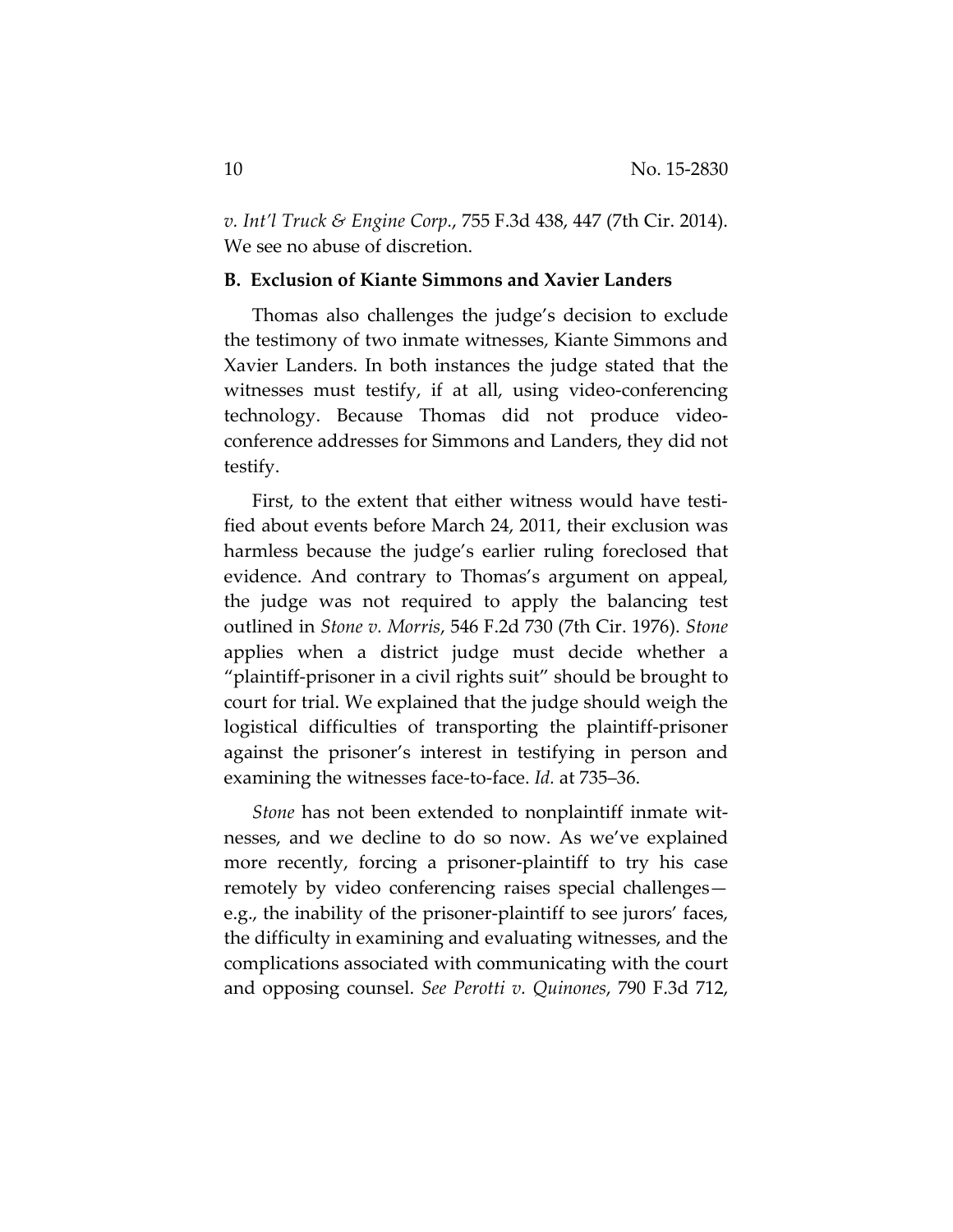725 (7th Cir. 2015). Those concerns do not affect a nonplaintiff inmate testifying as a witness.

Instead, Rule 43(a) of the Federal Rules of Civil Procedure and 28 U.S.C.  $\S$  2241(c)(5) govern this question. The latter permits the court to issue a writ of habeas corpus when "[i]t is necessary to bring [a prisoner] to court to testify or for trial."  $\S$  2241(c)(5). And under Rule 43(a), the judge has discretion to allow live testimony by video for "good cause in compelling circumstances and with appropriate safeguards." *Thornton v. Snyder*, 428 F.3d 690, 698 (7th Cir. 2005) ("Rule 43 affirmatively allows for testimony by videoconference in certain circumstances … .").

Here, another inmate witness testified to the same information that Thomas says he wanted to cover with Simmons and Landers. The judge determined that Thomas's interest in their testimony was outweighed by the expense and inconvenience of transporting them for trial (assuming they could be located and were in fact in custody). That was well within his discretion.

Moreover, Thomas has not come close to establishing that he was prejudiced by the absence of their testimony. *See Mason v. S. Ill. Univ. at Carbondale*, 233 F.3d 1039, 1042–43 (7th Cir. 2000) (explaining that the party challenging the exclusion of the evidence must record the grounds for admissibility, content, and significance of the excluded testimony). Thomas suggests that Simmons and Landers would have recalled the March 24 altercation better than the inmate who testified in support of his story. But he has no evidence to back up that assertion.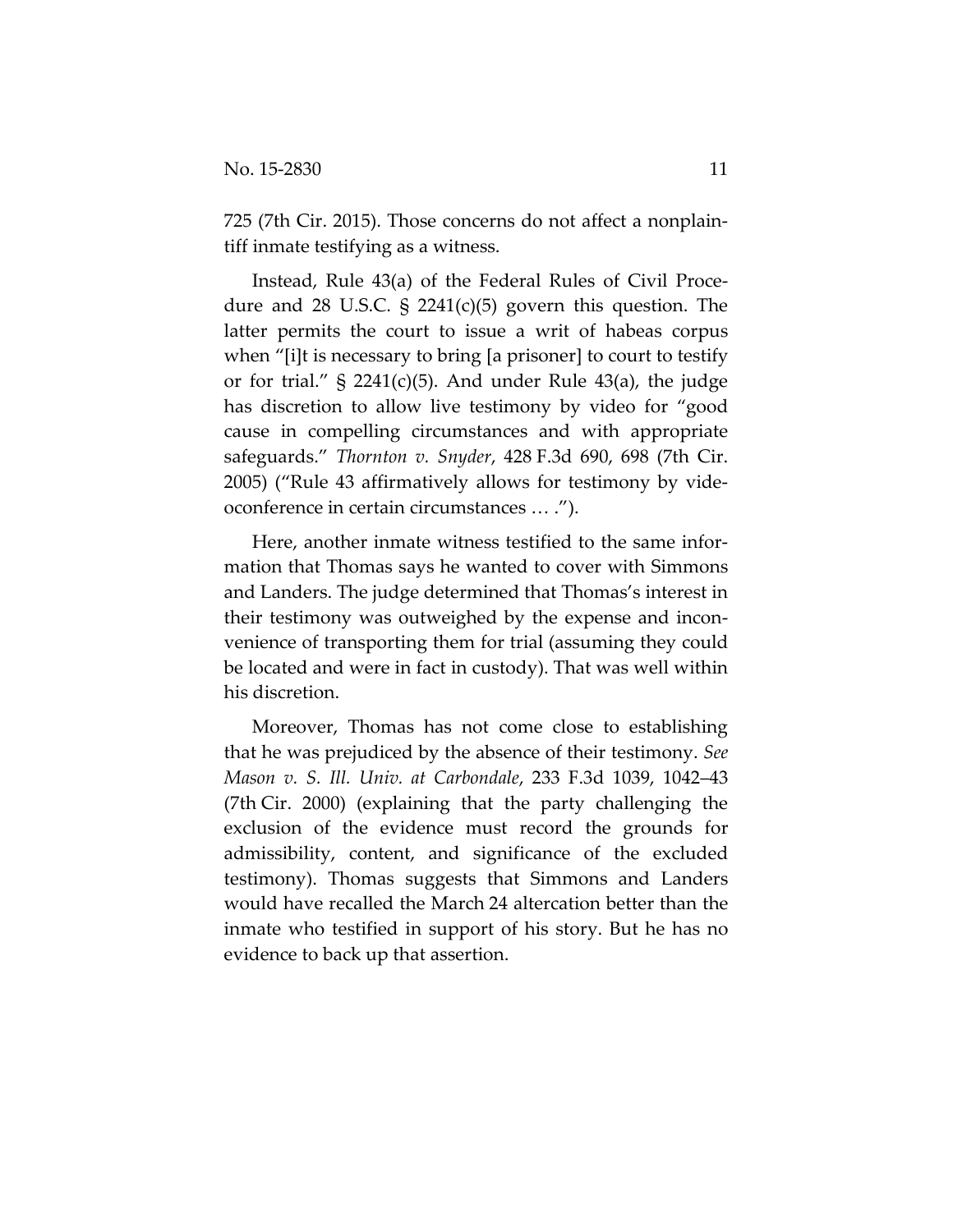#### **C. Recruitment of Counsel**

Finally, Thomas argues that the judge abused his discretion by declining to recruit counsel to represent him. We disagree. Thomas filed two requests for counsel in February 2014 and February 2015. But neither request showed that he tried to obtain counsel on his own or that he was precluded from doing so. So the judge's denial of these requests was not an abuse of discretion. *Pruitt v. Mote*, 503 F.3d 647, 654– 55 (7th Cir. 2007) (en banc); *see Romanelli v. Suliene*, 615 F.3d 847, 851–52 (7th Cir. 2010) (explaining that the denial of a motion to recruit counsel was justified by the district court's finding that the plaintiff had not tried to obtain counsel). And the judge did not limit his decision to that particular defect; he also ruled that Thomas was competent to litigate his own case.

Before trial, Thomas twice more asked that the judge "reconsider appointing counsel." Although these requests cured the technical defect in the earlier ones—Thomas specifically stated that he had tried unsuccessfully to find counsel—the judge did not rule on them. But once a judge appropriately addresses and resolves a request for recruitment of pro bono counsel, he need not revisit the question. *Pruitt*, 503 F.3d at 658; *cf. Childress v. Walker*, 787 F.3d 433, 442–43 (7th Cir. 2015) (finding that it was an abuse of discretion to act on neither of the plaintiff's requests for counsel); *Dewitt v. Corizon, Inc.*, 760 F.3d 654, 657–59 (7th Cir. 2014) (finding that it was an abuse to deny the initial motions for counsel without explaining the reasoning and then to ignore subsequent requests). We find no error.